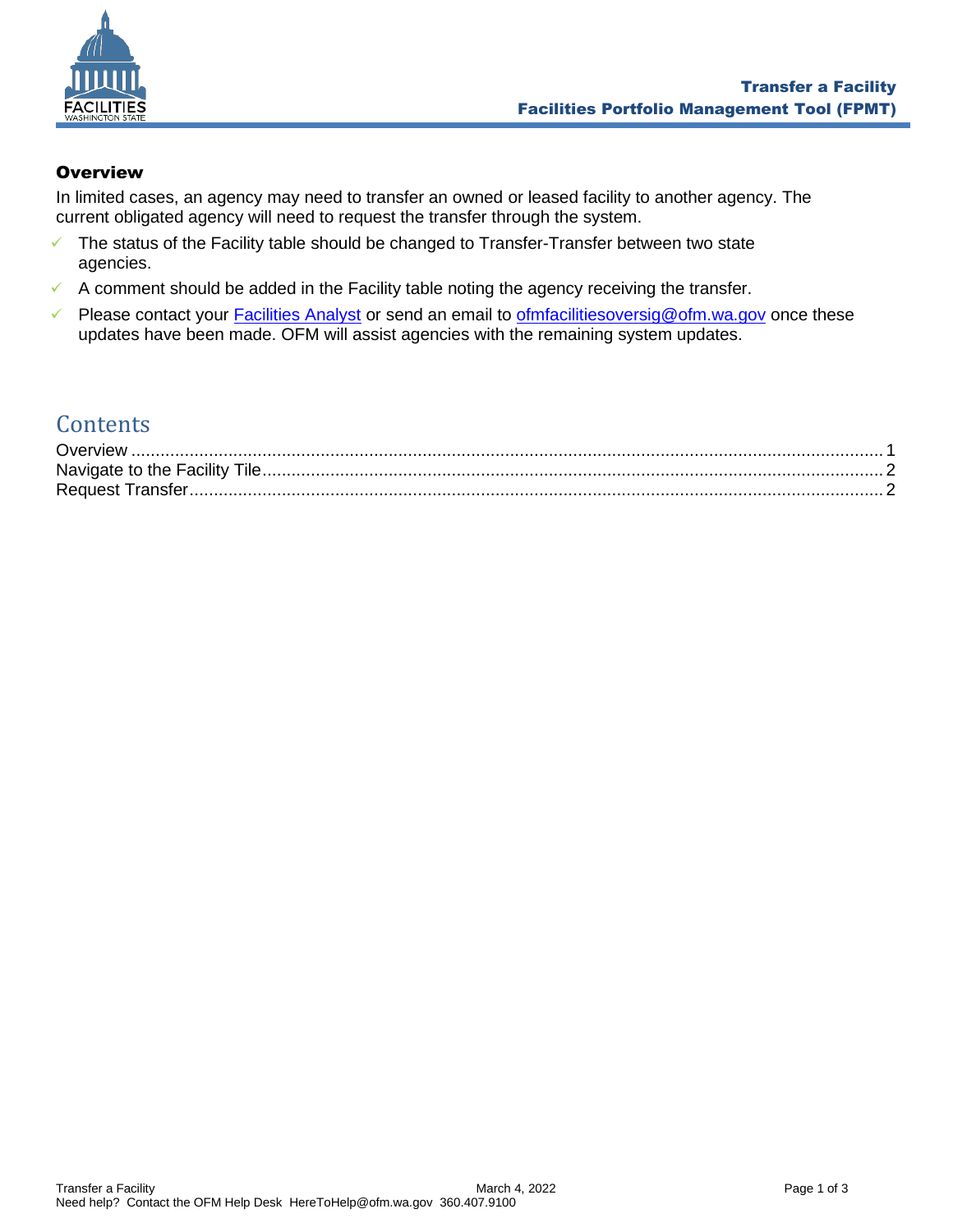

## <span id="page-1-0"></span>Navigate to the Facility Tile

1. **Open** the Data Explorer module.



O Search Filter | Selections

**3** (F) Facilities (11509)

 $\star$ 

Enter text to search

Unique Facility ID **3** Contains

Add criteria

**SEARCH** 

Refine by  $\blacktriangleright$ 

Search

Filter by  $\overline{\phantom{a}}$ 

- **2.** Select the  $\bigcirc$  search button on the data explorer tool bar.
- **3. Select** Filter by  $\bullet$  and choose **Facilities**.
- 4. Select Refine by  $\text{-}$  and Unique **Facility ID**.
- 5. **Enter** the UFI

➔If you need to locate a UFI, run the Owned Facilities Inventory report from the agency tile.

| 6. Select | <b>SEARCH</b> |
|-----------|---------------|
|-----------|---------------|

## <span id="page-1-1"></span>Request Transfer

- **1.** Select the  $\equiv$  menu button on the Facility tile.
- 2. Select *S* Edit



 $\boldsymbol{\Omega}$ 

 $\blacktriangle$ 

Clear All

Explain